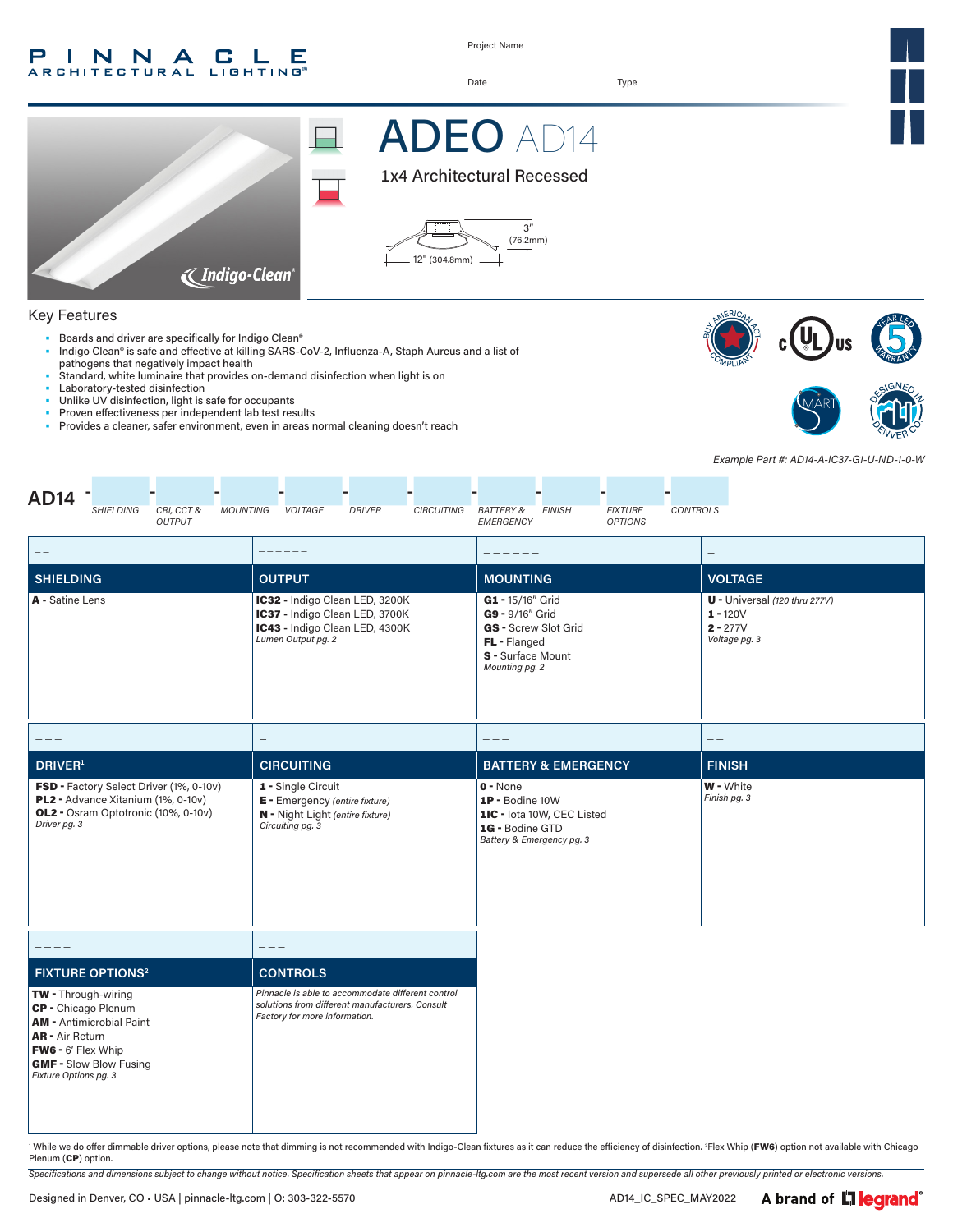### **Output**

• 80 CRI R9 ≥ 23

| <b>Indigo Clean LED</b> |       |       |                    |      |  |  |
|-------------------------|-------|-------|--------------------|------|--|--|
|                         | Color | Watts | Shielding          |      |  |  |
|                         | A     |       |                    |      |  |  |
|                         |       |       | <b>Satine Lens</b> |      |  |  |
|                         |       |       | Lumens             | LPW  |  |  |
| <b>IC32</b>             | 3200K | 59.9  | 5266               | 87.9 |  |  |
| <b>IC37</b>             | 3700K | 59.9  | 5401               | 90.2 |  |  |
| <b>IC43</b>             | 4300K | 59.9  | 5481               | 92.2 |  |  |

## Mounting

- Designed to install into acoustical grid and inaccessible ceilings
- Grid retention clips integral to housing and require mechanical attachment<br>• Tie off fixture to structure with retention wires Tie off fixture to structure with retention wires
- Maximum fixture weight is 15 lbs Surface Mount Box adds 10 lbs
- Refer to installation instructions during installation at the job site
	- Approved for dry/damp location unless otherwise noted



*Specifications and dimensions subject to change without notice. Specification sheets that appear on pinnacle-ltg.com are the most recent version and supersede all other previously printed or electronic versions.* AD14\_IC\_SPEC\_MAY2022 Designed in Denver, CO • USA | pinnacle-ltg.com | O: 303-322-5570 F: 303-322-5568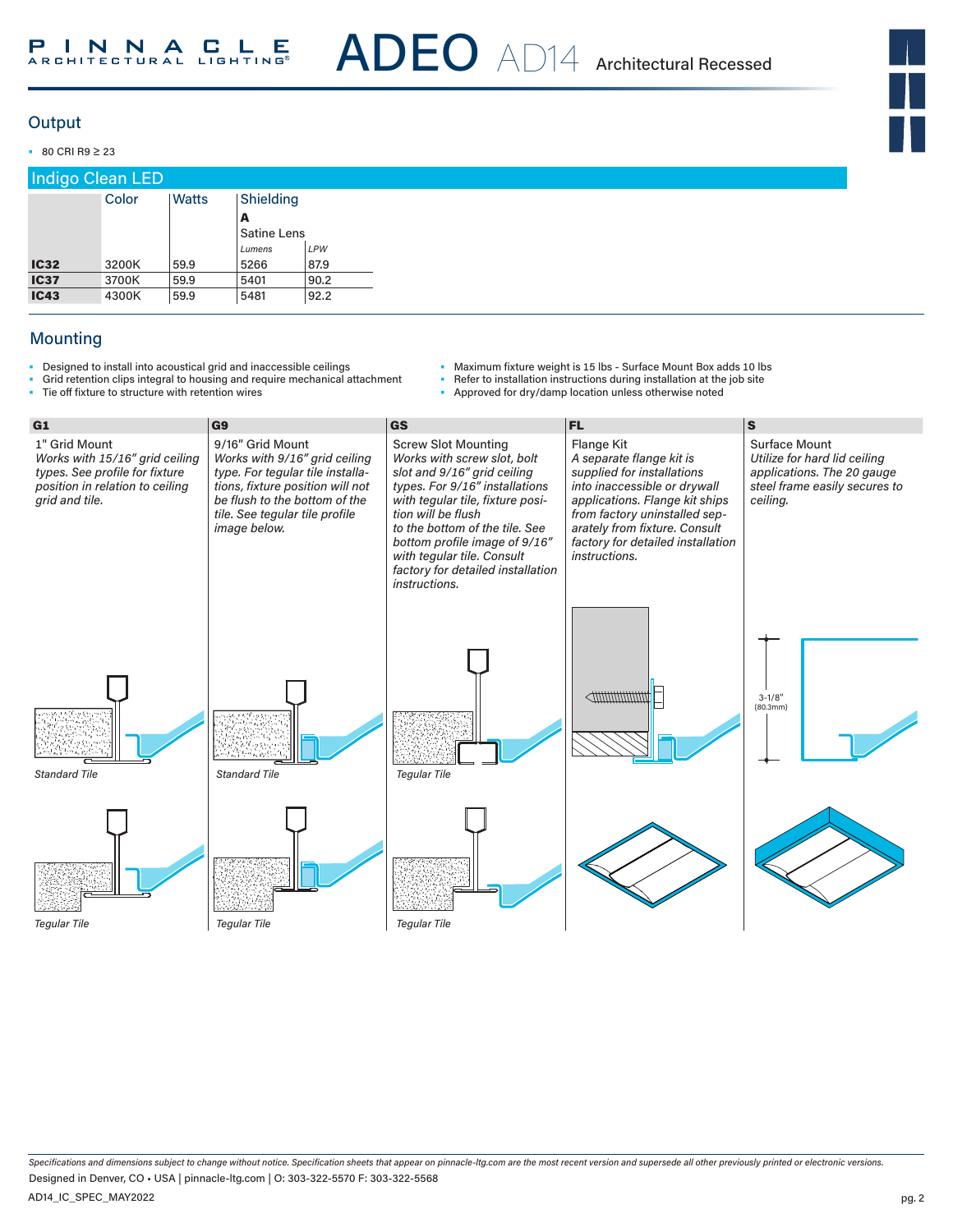## **Voltage**

• Some ADEO configurations will not accommodate all voltage options; consult with factory

|   | Universal |
|---|-----------|
|   | 120 volt  |
| c | 277 volt  |

### **Driver**

- Driver Lifetime: 50,000 hours at 25°C ambient operating conditions • For more Driver options, see Pinnacle Resource Guide
- Some ADEO configurations will not accommodate all driver options; consult with factory

| 0-10V Drivers   |                                 |
|-----------------|---------------------------------|
| <b>FSD</b>      | Factory Select Driver 1%, 0-10v |
| PL <sub>2</sub> | Advance Xitanium, 1%, 0-10y     |
| OL <sub>2</sub> | Osram Optotronic, 10%, 0-10y    |

### **Circuiting**

- Select fixture circuiting from options below
- Some ADEO configurations will not accommodate all circuiting options; consult with factory

|   | <b>Single Circuit</b>         |
|---|-------------------------------|
|   | <b>Emergency Circuit only</b> |
| N | Night Light Circuit only      |

### Battery & Emergency

- Select battery or emergency options if required
- Battery duration is 90 minutes

| $\bf{0}$   | No Battery                                                  |
|------------|-------------------------------------------------------------|
| 1IC        | lota 10w Integral                                           |
| 1P         | Bodine 10w Integral                                         |
| <b>FSG</b> | Factory Select Automatic Load Control Relay (ALCR)          |
| GI         | Emergency Transfer Switch (ETS) DR Emergency Control Device |
| <b>GB</b>  | Bodine GTD, Generator Transfer Device                       |

- Test button is integral to fixture
- For more Battery options, see Pinnacle Resource Guide

#### For Approximate Battery Lumen Output

- Multiply battery wattage X fixture LPW shown on Lumen Table
- 10 (watts) x 92.3 (LPW) = 923 battery lumen output

### Battery & Emergency Ordering Examples

- Single circuit, 10w integral battery **Ordering Code: 1-1P** • Emergency circuit only, 10w integral battery Ordering Code: E-1P
- 

# Finish

• Powder-coat white painted finish on exposed trim

**W** White

### Fixture Options

• Additional options to enhance the fixture and finish of the product

| <b>TW</b>       | Through-Wiring          |
|-----------------|-------------------------|
| CP              | Chicago Plenum          |
| <b>AM</b>       | Antimicrobial Paint     |
| <b>AR</b>       | Air Return              |
| FW <sub>6</sub> | Flex Whip 6'            |
| <b>GMF</b>      | Internal Slow Blow Fuse |

### **Controls**

• Pinnacle is able to accommodate different control solutions from different manufacturers. Consult Factory for more information.

*Specifications and dimensions subject to change without notice. Specification sheets that appear on pinnacle-ltg.com are the most recent version and supersede all other previously printed or electronic versions.* Designed in Denver, CO • USA | pinnacle-ltg.com | O: 303-322-5570 F: 303-322-5568